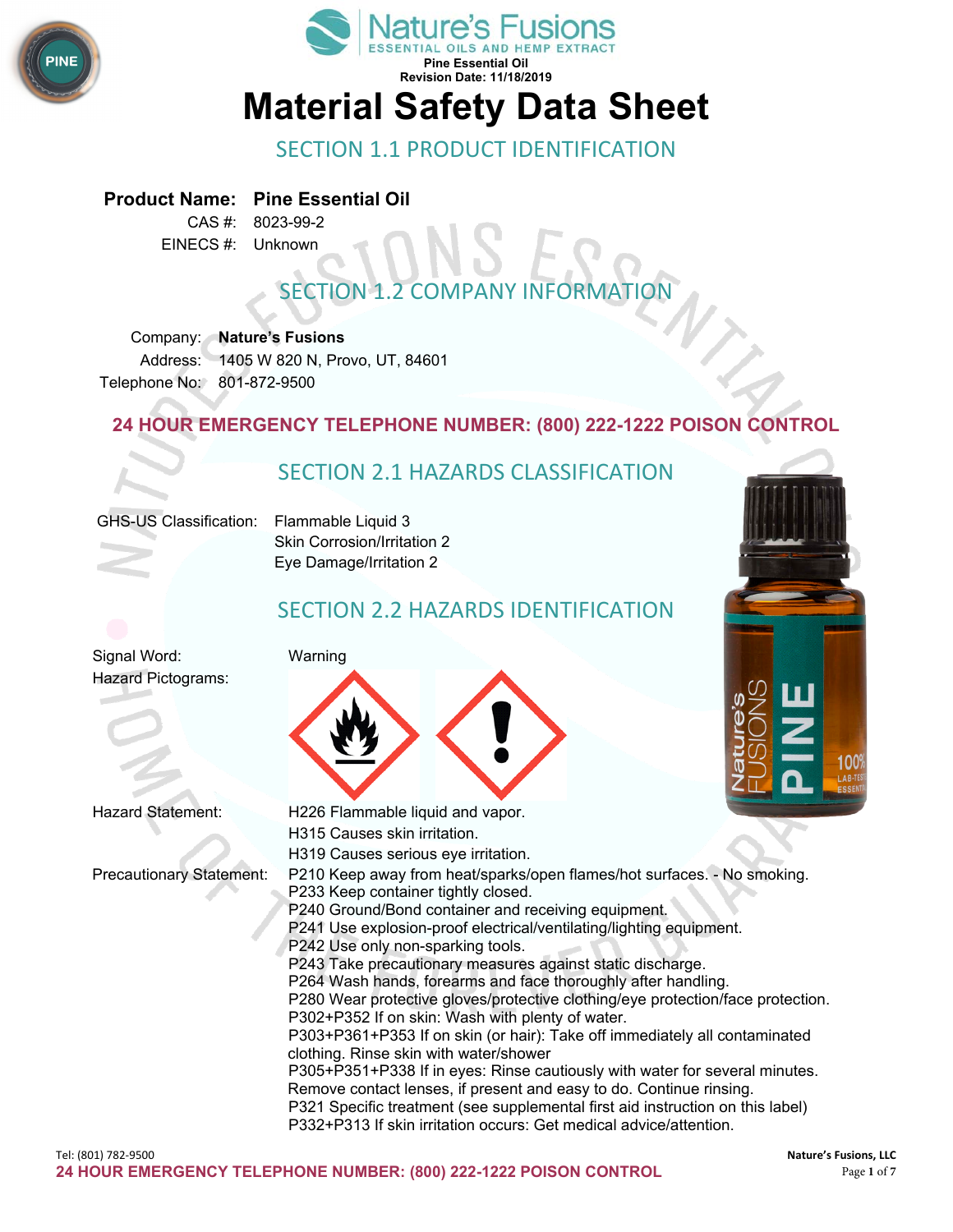![](_page_1_Picture_0.jpeg)

![](_page_1_Picture_1.jpeg)

P337+P313 If eye irritation persists: Get medical advice/attention. P362+P364 Take off contaminated clothing and wash it before reuse. P370+P378 In case of fire: Use media other than water to extinguish. P403+P235 Store in a well-ventilated place. Keep cool. P501 Dispose of contents/container to hazardous or special waste collection point, in accordance with local, regional, national and/or international regulation.

### SECTION 2.3 OTHER HAZARDS INDENTIFICATION

Other Hazards: No additional information available.

# SECTION 3. COMPOSITION

| <b>Product Name</b> | CAS#      | EC#     | <b>Concentration</b> |
|---------------------|-----------|---------|----------------------|
| Pine                | 8023-99-2 | Unknown | 100%                 |

### SECTION 4.1 NECESSARY FIRST AID MEASURES

Eye Contact: Wash thoroughly with soft, clean water for 15 minutes holding eye lids open. Inhalation: No additional information available.

Ingestion: If accidentally swallowed obtain immediate medical attention. Do not give patient anything orally. Keep the person exposed at rest. Do not force vomiting. If swallowed, seek medical advice immediately and show this container or label. Call a physician immediately.

Skin Contact: Remove affected clothing and wash all exposed skin area with mild soap and water, followed by warm water rinse. If the contaminated area is widespread and/or there is damage to the skin, a doctor must be consulted, or the patient transferred to hospital. In the event of an allergic reaction, seek medical attention. Watch out for any remaining product between skin and clothing, watches, shoes, etc.

### SECTION 4.2 SYMPTOMS

Eye Contact: Splashes in the eyes may cause irritation and reversible local damage.

Inhalation: Exposure to vapors from this solvent in excess of the stated occupational exposure limit may result in adverse health effects such as mucous membrane and respiratory system irritation and adverse effects on kidney, liver and central nervous system.

Ingestion: No additional information available.

Skin Contact: May cause an allergic skin reaction. May cause irreversible damage to skin: namely inflammation of the skin or the formation of erythema and eschar or oedema following exposure up to four hours. Repeated or prolonged contact with the product may lead to removal of natural fats from the skin resulting in non-allergic contact dermatitis and absorption through the skin.

# SECTION 4.3 OTHER FIRST AID MEASURES

Medical Attention/Special Treatment: Treat symptomatically.

#### SECTION 5.1 EXTINGUISHING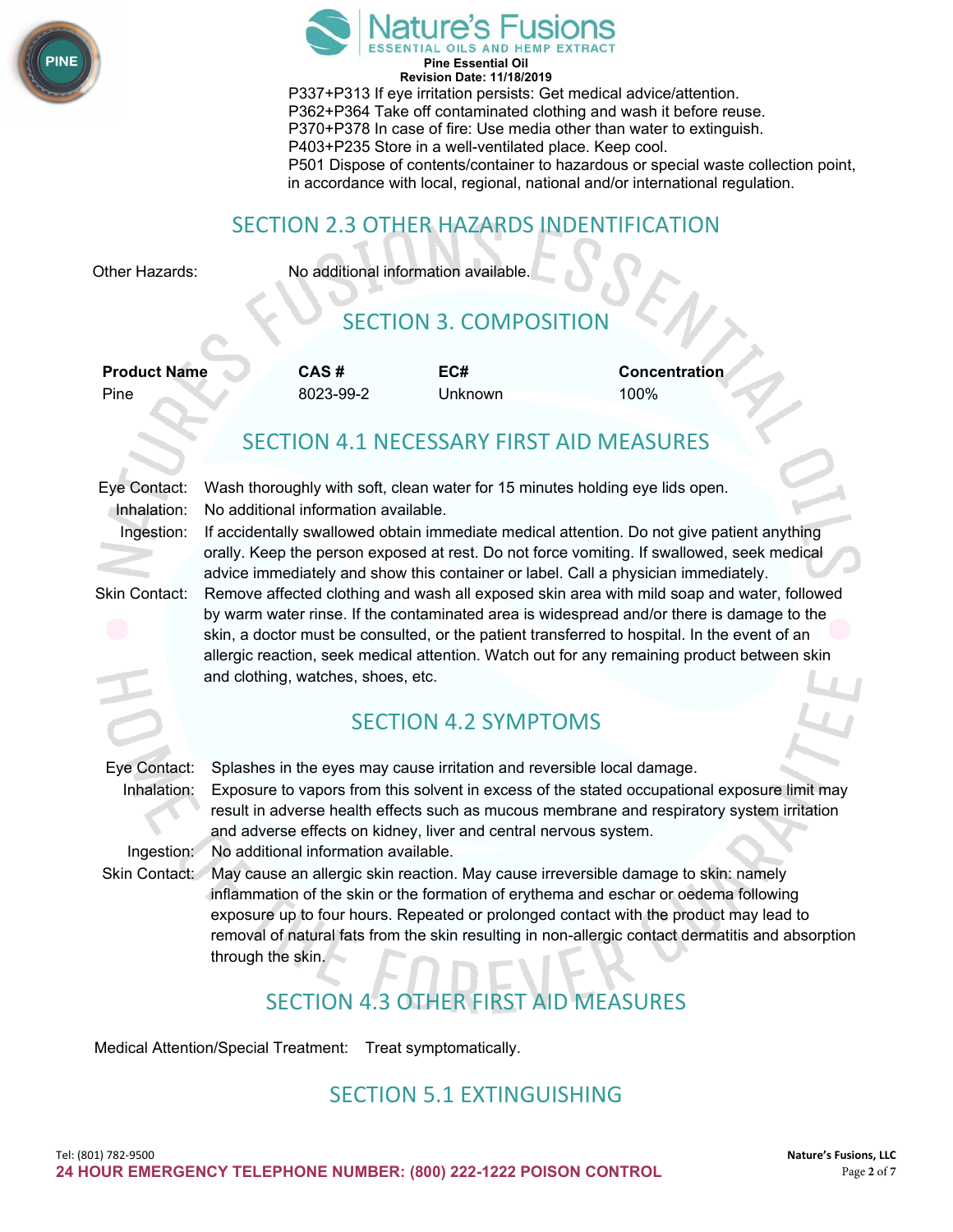![](_page_2_Picture_0.jpeg)

![](_page_2_Picture_1.jpeg)

Suitable Extinguishing media: ABC-Powder. BC-Powder. Foam. Halons. CO2.

Unsuitable Extinguishing media: Water.

#### SECTION 5.2 SPECIAL HAZARDS

Special Hazards Arising from Chemical: Fire hazard: A fire will often produce a thick black smoke. Do not breathe smoke. Exposure to decomposition products may be hazardous to health.

Reactivity: In the event of a fire, carbon monoxide can be formed. In the event of a fire, carbon dioxide may be formed.

### SECTION 5.3 FIRE FIGHTING MEASURE

Firefighter Instructions: No additional information available. Protection during firefighting: No additional information available.

### SECTION 6.1 ACCIDENTAL RELEASE MEASURES

Personal Precautions: Avoid contact with skin and eyes.

Protective equipment: Wear recommended personal protective equipment. Environmental Precautions: Contain and control the leaks or spills with non-combustible absorbent materials such as sand, earth, vermiculite, diatomaceous earth in drums for waste disposal. Prevent liquid from entering sewers, watercourses, underground or low areas. Notify authorities if product enters sewers or public waters. Use drums to dispose of collected waste in compliance with current regulations.

## SECTION 6.2 ACCIDENTAL RELEASE CLEANING MEASURES

Methods and Material for Cleaning Up: Clean up with detergents. Do not use solvents or thinners.

### SECTION 7.1 PRECAUTIONS FOR HANDLING

Precautions for handling: Avoid contact with skin, eyes and clothing. Do not breathe vapors. Do not eat, drink or smoke when using this product. Prevent access by unauthorized personnel. Ensure adequate ventilation. Keep away from heat, hot surfaces, sparks, open flames and other ignition sources. No smoking. Vapors are heavier than air. The can spread along the ground and form mixtures that are explosive with air. Avoid accumulation of electrostatic charges. Never open the packages under pressure. Prevent the formation of flammable or explosive concentrations in air and avoid vapor concentrations higher than the occupational exposure limits.

### SECTION 7.2 CONDITIONS FOR SAFE STORAGE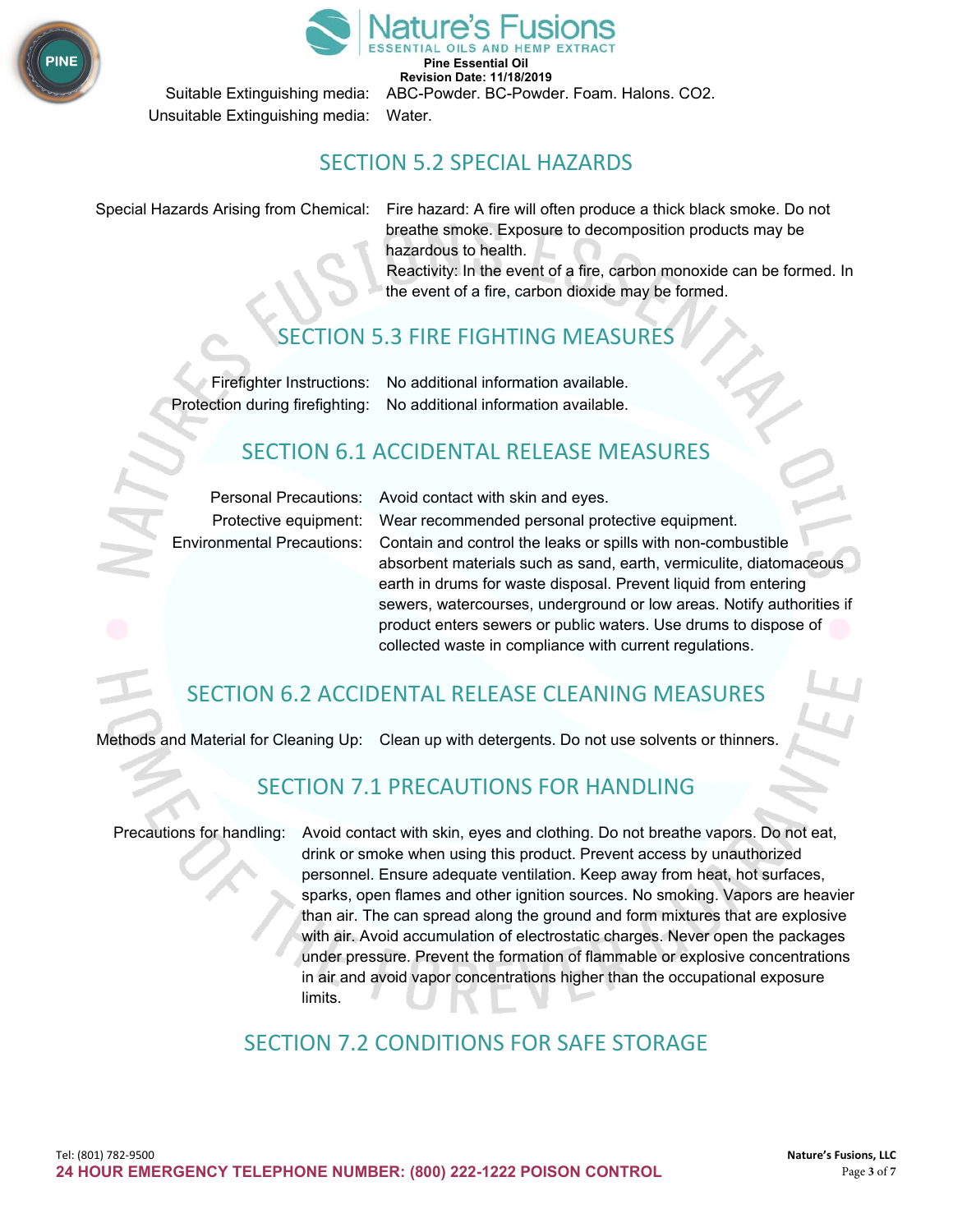![](_page_3_Picture_0.jpeg)

![](_page_3_Picture_2.jpeg)

Conditions for safe storage: Always keep in packaging made of an identical material to the original. Avoid the build-up of electrostatic charge. Keep away from food and drink, including for animals. Keep away from heat, hot surfaces, sparks, open flames and other ignition sources. No smoking. Keep container closed when not in use. Store in a well-ventilated place. Keep container tightly closed. The floor must be impermeable and form a collecting basin so that, in the event of an accidental spillage, the liquid cannot spread beyond this area.

# SECTION 8.1 EXPOSURE AND ENGINEERING CONTROLS

PEL, ACGIH, TLV exposure limit: No additional information available. Appropriate engineering controls: Showers. Eyewash stations. Ventilation systems.

## SECTION 8.2 PERSONAL PROTECTION/EQUIPMENT

Environmental Exposure Control: No additional information available.

Eye/Face Protection: Tight sealing safety goggles. Hand Protection: Wear protective gloves. Skin and Body Protection: Wear suitable protective clothing. Respiratory Protection: No additional information available.

### SECTION 8.3 ADDITIONAL INFORMATION

Other: No additional information available.

### SECTION 9.1 PHYSICAL PROPERTIES

|                         | Appearance: Thin, colorless to pale yellow liquid.                                 |
|-------------------------|------------------------------------------------------------------------------------|
|                         | Odor: Top note with a strong aroma, Pine Essential Oil has a woody evergreen scent |
|                         | similar to natural turpentine.                                                     |
|                         | Odor Threshold: No data available.                                                 |
| Physical State: Liquid. |                                                                                    |

ERG

SECTION 9.2 CHEMICAL PROPERTIES

THEFI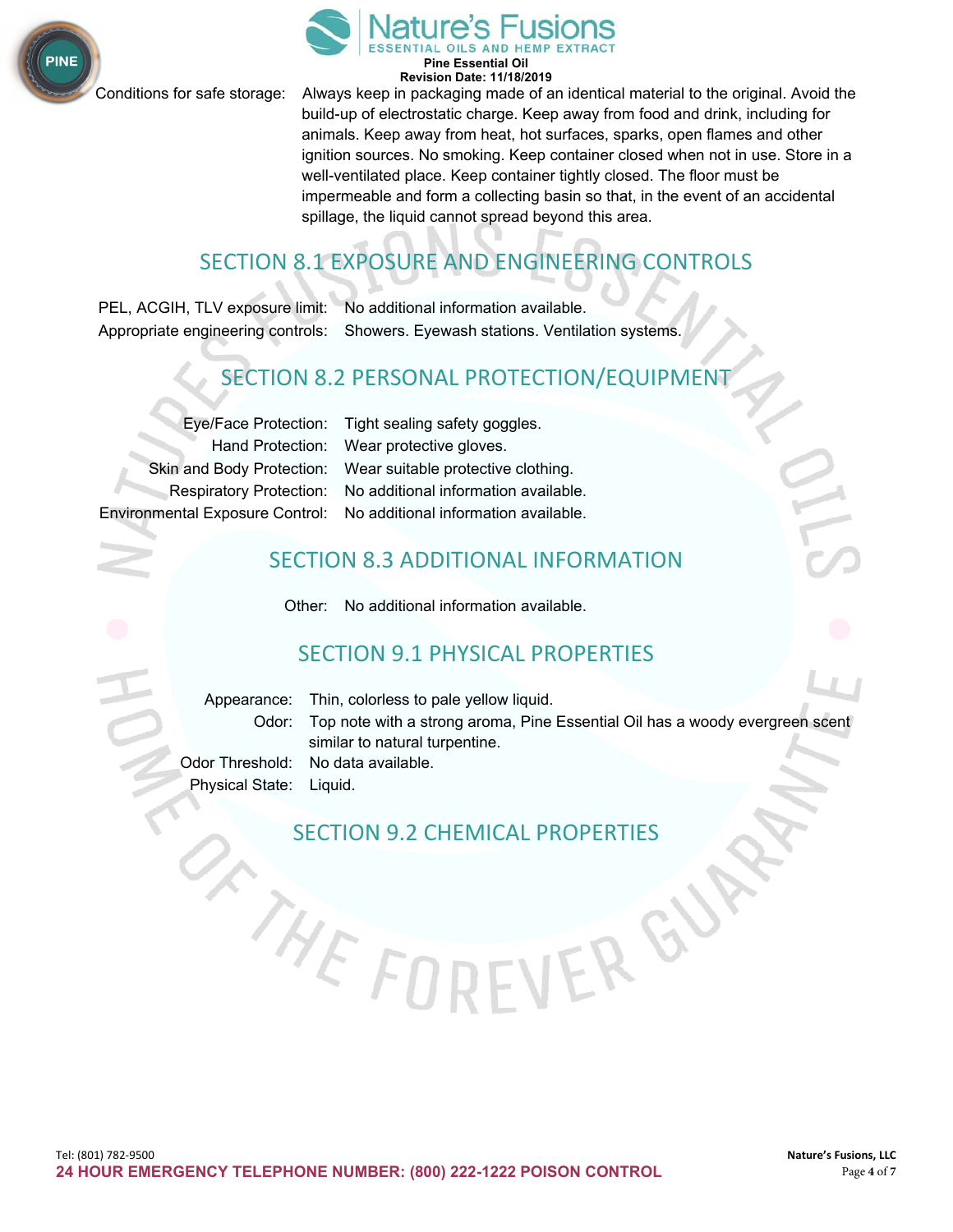![](_page_4_Picture_0.jpeg)

Melting Point/Freezing Point: No data available. Boiling Point: No data available. Flash Point: 40° C Evaporation Rate: No data available. Flammability (solid, gas): No data available. Explosive limits: No data available. Vapor Pressure: No data available. Vapor Density: No data available. Partition coefficient: No data available. (n-octanol/water) Autoignition Temp: No data available. Decomposition Temp: No data available. Viscosity: No data available.

Specific Gravity:  $0.855 - 0.885$  @ 20° C (68° F) Solubility: Soluble in alcohol and oils. Insoluble in water.

pH: No data available.

### SECTION 10. STABILITY AND REACTIVITY

Reactivity: In the event of a fire, cabon monoxide can be formed. In the event of a fire,

carbon dioxide may be formed. Chemical Stability: This substance is stable under the recommended handling and storage conditions in section 7.

products such as carbon monoxide and dioxide, smoke, nitrogen oxides (NOx).

Hazardous Reactions: When exposed to high temperatures may produce hazardous decomposition

Incompatible Materials: Water. Hazardous Combustion CO. CO2. or Decomposition Products:

### SECTION 11.1 ROUTES OF EXPOSURE

Inhalation: Exposure to vapors from this solvent in excess of the stated occupational exposure limit may result in adverse health effects such as mucous membrane and respiratory system irritation and adverse effects on kidney, liver and central nervous system.

Skin Contact: May cause an allergic skin reaction. May cause irreversible damage to skin: namely inflammation of the skin or the formation of erythema and eschar or oedema following exposure up to four hours. Repeated or prolonged contact with the product may lead to removal of natural fats from the skin resulting in non-allergic contact dermatitis and absorption through the skin.

Eye Contact: Splashes in the eyes may cause irritation and reversible local damage. Ingestion: No additional information available.

# SECTION 11.2 RELATED SYMPTOMS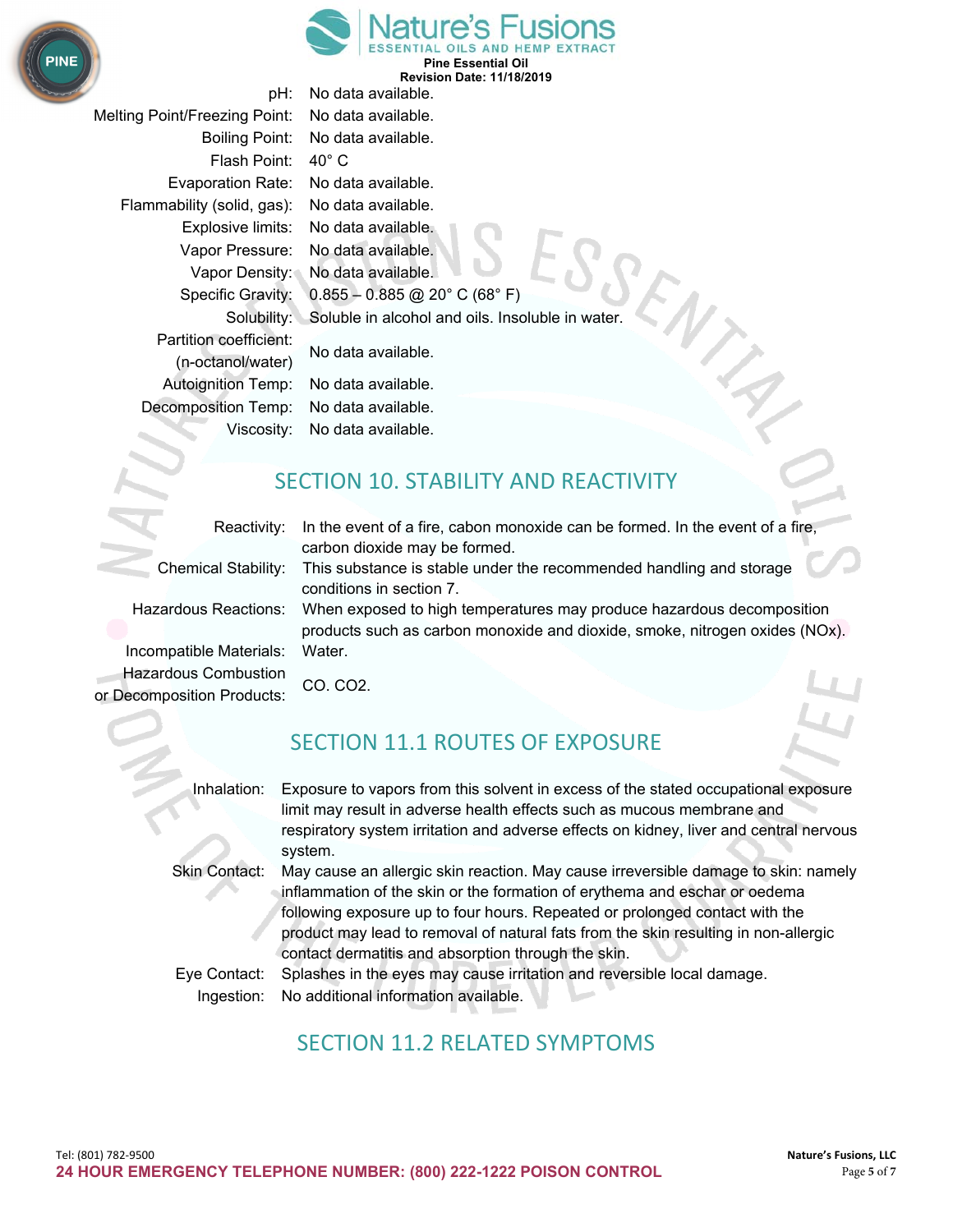![](_page_5_Picture_0.jpeg)

Inhalation: Refer to section 4.2 Skin Contact: Refer to section 4.2 Eye Contact: Refer to section 4.2 Ingestion: Refer to section 4.2

### SECTION 11.3 OTHER TOXICOLOGICAL INFORMATION

Delayed/Chronic Effects: May cause allergic reactions on skin, may result in difficulty breathing. Toxicity: No additional information available. Carcinogenic: Not Carcinogenic.

## SECTION 12.1 ECOLOGICAL INFORMATION

Eco-toxicity: Harmful to aquatic life with long lasting effects. Do not allow into drains or

water courses. Persistence and Degradability: No additional information available. Bio-accumulative: No additional information available. Mobility in Soil: No additional information available.

### SECTION 12.2 OTHER ECOLOGICAL INFORMATION

Other Adverse Effects: No additional information available.

# SECTION 13. DISPOSAL CONSIDERATION

| Waste Disposal Method:  Do not allow into drains or water courses. Do not    |  |
|------------------------------------------------------------------------------|--|
| contaminate ground and surface water. Recycling is                           |  |
| preferred to disposal or incineration. Waste                                 |  |
| management is carried out without endangering human                          |  |
| health, without harming the environment and, in                              |  |
| particular without risk to water, air, soil, plants or                       |  |
| animals.                                                                     |  |
| kaging Disposal Method: Empty container completely. Keep label on container. |  |

Contaminated Pack

Give to a certified disposal contractor.

# SECTION 14. TRANSPORT INFORMATION

DOT Shipping (Land): Regulated. Marine Pollutant: Yes. IATA Shipping (Air): Regulated IMDG Shipping (Boat): Regulated. Marine Pollutant: Yes. Proper Shipping Name: Pine Oil UN #: 1272 Hazard Class: 3 Packaging Group: III

### SECTION 15. REGULATORY INFORMATION